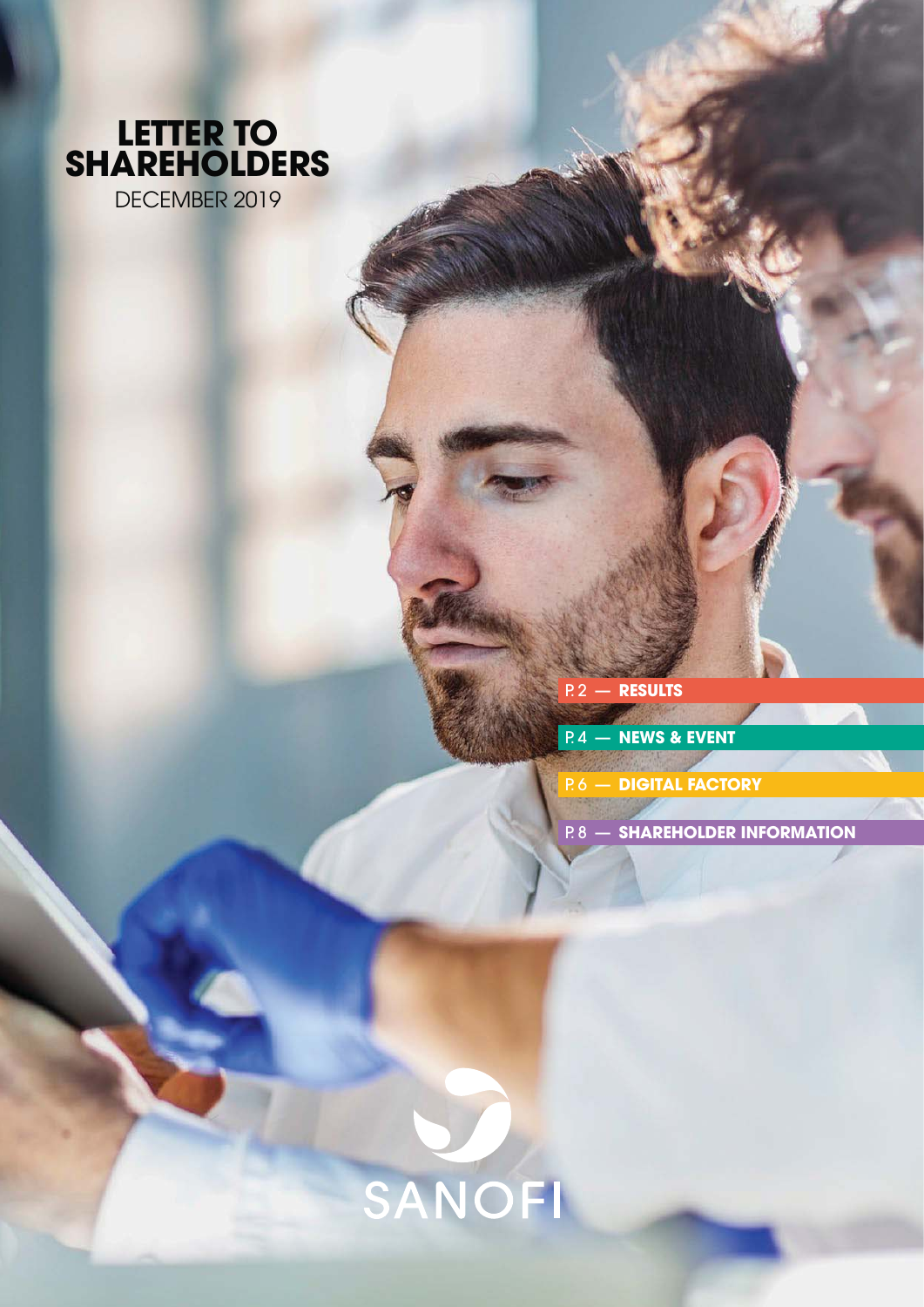<span id="page-1-0"></span>

# MESSAGE FROM THE CHAIRMAN



Dear shareholders,

As we approach the end of the year, I would like to come back to the changes that Sanofi has experienced in recent months.

The company returned to growth Q3 2018. A lot has been done in the last few years to bring us to this point, with many improvements for example in Research and Development and Industrial Affairs thanks to the efforts of all Sanofi employees.

That said, we are now entering a new phase where the entire pharmaceutical industry is facing new challenges. These challenges are diverse: drug pricing pressure, accelerating scientific innovation and the digital revolution and its impact on our business.

These challenges are big but we have a solid foundation. We are one of the leaders in the pharmaceutical industry, with a global geographic footprint and the talents and necessary skills to go further.

Finally, the arrival of Paul Hudson as Sanofi's new Chief Executive Officer will create the optimal environment to stimulate talent and release the energy required to answer the challenges that we are facing and enable us to approach the future with ambition.

I thank you for your trust and continuing loyalty.

**"These challenges are big but we have a solid foundation."**

# THIRD QUARTER 2019 RESULTS



**Business EPS<sup>1,2</sup> €1.92 0.0% (+4.3%)**

# INTERVIEW WITH THE CHIEF XECUTIVE OFFICE

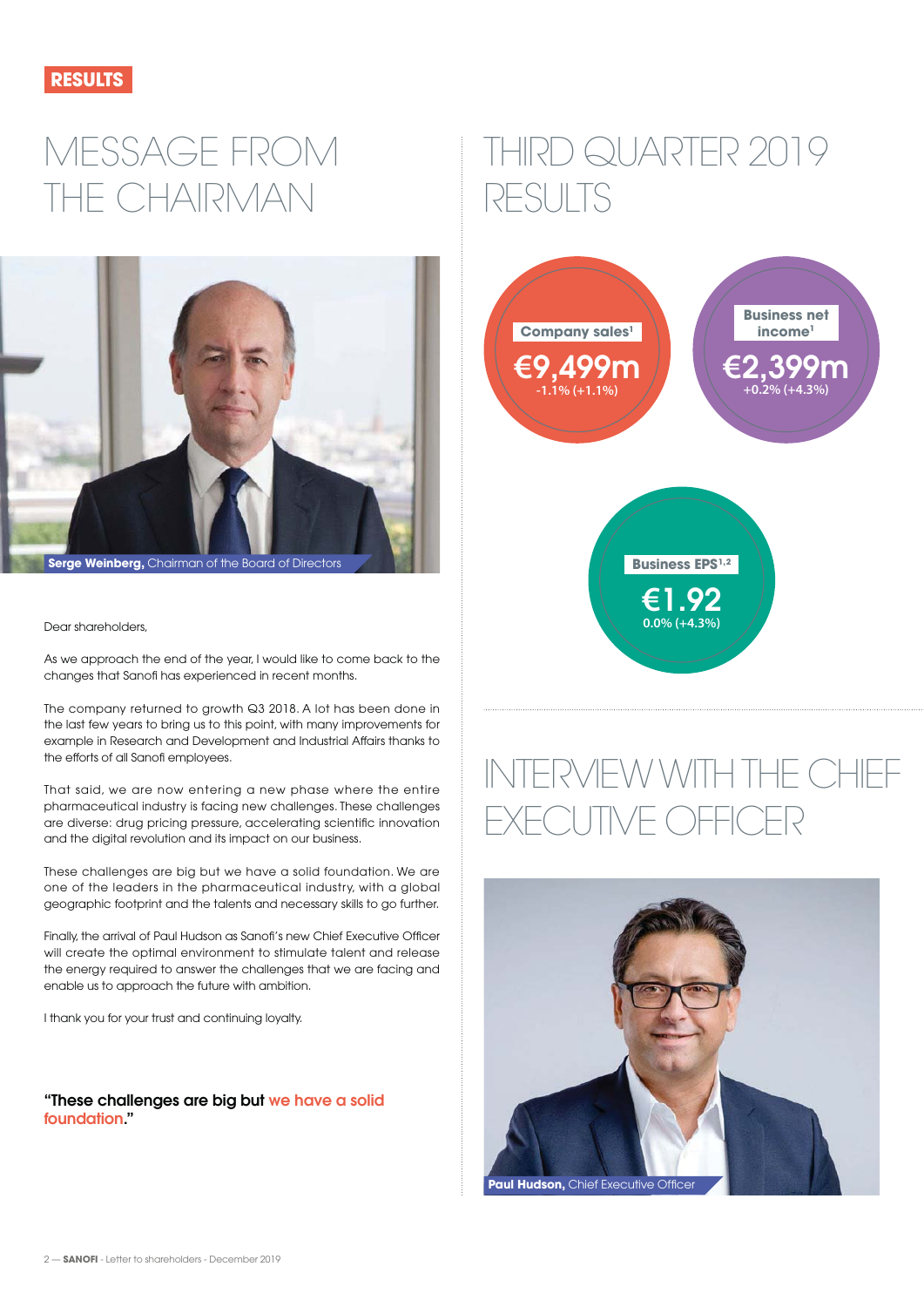#### **Third-quarter 2019 sales performance1 led by Sanofi Genzyme and Emerging Markets**

Net sales were €9,499 million, up 1.1% on a reported basis, down 1.1%<sup>1</sup> at CER and up 0.5% at CER/CS $3$ .

Sanofi Genzyme sales increased 19.5% driven by continued strong uptake of Dupixent®.

Vaccines sales decreased 9.8% reflecting anticipated weighting of U.S. flu vaccines supply towards fourth quarter.

Consumer Healthcare sales up 0.4%, impacted by Zantac® voluntary recall, non-core divestments and increased regulatory requirements.

Primary Care sales declined 12.7% at CER/CS due to lower sales in Diabetes and Established Products.

Emerging Markets4 sales grew 9.7% due to strong performance in most regions.

#### **Full-year business EPS guidance**

 $\Omega$ 3 2019 business net income increased 4.3% to  $\epsilon$ 2,399 million and 0.2% at CER.

Sanofi expects 2019 business EPS<sup>1</sup> to grow approximately 5% at CER<sup>6</sup> barring unforeseen major adverse events.

| <b>Net sales</b><br>by franchise | Q3 2019            | <b>Change</b><br>at CER |
|----------------------------------|--------------------|-------------------------|
| <b>Specialty Care</b>            | €2.654 $m$         | $+19.8%$                |
| <b>Primary Care</b>              | $\epsilon$ 3,780 m | $-8.3\%$ <sup>5</sup>   |
| <b>Consumer Healthcare</b>       | €1,136 $m$         | $+0.4%$                 |
| <b>Vaccines</b>                  | $€1.929$ m         | -9.8%                   |



#### **Third-quarter Vaccines sales decreased 9.8% to €1,929 million**

This anticipated decrease was impacted by the timing of flu vaccine delivery in the U.S. which will be significantly weighted towards the fourth quarter due to the roughly one-month delay in strain selection by the WHO at the beginning of the year. First nine months Vaccines sales were up 3.9% to €3,823 million.

1 - Growth rates are expressed at constant exchange rates (CER). Growth rates in parentheses are expressed on a reported basis. For definitions of financial indicators, please consult the press release issued on July 29, 2019. 2 - Earnings per share. 3 - Constant Structure: Adjusted for divestment of European Generics business and sales of Bioverativ products to SOBI. 4 - World<br>excluding U.S., Canada, West

#### **Since joining Sanofi as CEO three months ago, what are your first impressions?**

The first thing to say is that I have been inspired and humbled by the depth of talent in this organization and its single-minded dedication to improving the lives of people. We are, in my view, a uniquely diverse company in our industry. I have had the opportunity to learn from and exchange ideas with hundreds of our colleagues in the U.S., France, Germany, Spain Italy, the U.K. and China. In our ever more interconnected world, this diversity is a real competitive advantage.

#### **What is your goal for Sanofi?**

Ultimately my goal is for Sanofi to be an innovation leader, a commercial leader, a cultural leader and one of the most attractive investment opportunities in the biopharma industry. It's a big task but I am completely energized to deliver on this. The Executive Committee and the Board are currently working together on our strategic priorities, which will be unveiled at our Capital Markets Day on December 10th.

#### **And finally, a few words on the third quarter 2019 results?**

Sanofi delivered stable performance in Q3. This was in-line with our expectations and positions us well to meet our full-year guidance. Key highlights in the quarter included the continued strong uptake of Dupixent® while on the downside, we continued to face pricing pressures in Primary Care as well as challenges created by flu phasing. These sales impacts, however, were offset by a better management of costs. And finally, we achieved important regulatory milestones: notably, Dupixent® in the EU was approved for nasal polyps as well as for adolescents with atopic dermatitis.

**"I have been inspired and humbled by the depth of talent in this organization and its single-minded dedication to improving the lives of people."**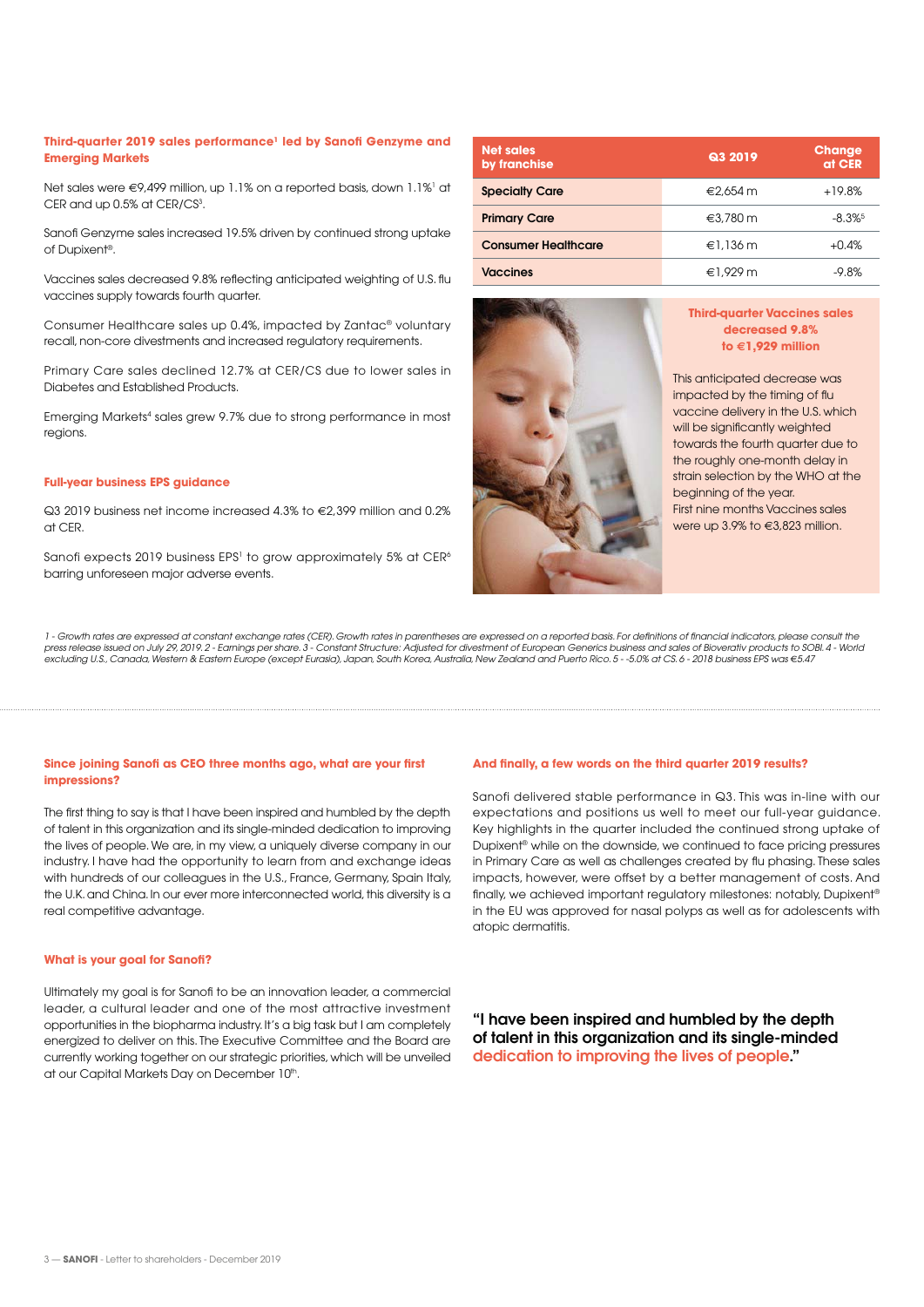#### <span id="page-3-0"></span>DUPIXENT® APPROVED IN THE EUROPEAN UNION FOR THE TREATMENT OF SEVERE NASAL POLYPOSIS

On October 29, 2019, the European Commission (EC) approved a new indication for Dupixent® (dupilumab) in chronic rhinosinusitis with nasal polyposis (CRSwNP). Dupixent® is indicated as an add-on therapy with intranasal corticosteroids for the treatment of adults with severe CRSwNP for whom therapy with systemic corticosteroids and/or surgery do not provide adequate disease control.

CRSwNP is a chronic disease of the upper airway that obstructs the sinuses and nasal passages. It can lead to persistent breathing difficulties, nasal congestion and discharge, reduced or loss of sense of smell and taste, and facial pressure or pain.

#### SANOFI AND ABBOTT PARTNER TO HELP CHANGE THE WAY DIABETES IS MANAGED



Sanofi and the American pharmaceutical company Abbott announced on September 16, 2019 a partnership to integrate glucose sensing and insulin delivery technologies that would help to further simplify how people with diabetes manage their condition. The two companies will take an innovative approach to connected care by developing tools that combine the revolutionary FreeStyle Libre technology with insulin dosing information for future smart pens, insulin titration apps and cloud software.

#### SANOFI RANKED AS ONE OF THE MOST SUSTAINABLE PHARMA COMPANIES

In September 2019, Sanofi's corporate social responsibility (CSR) approach was recognized by the Dow Jones Sustainability Index (DJSI) for the 13th consecutive year. In 2019, Sanofi ranked as the third most sustainable pharmaceutical company with a score of 82 out of 100, up from 76 last year. The DJSI selects the best companies in each sector based on economic, social and environmental performance.

#### PAUL HUDSON'S FIRST 100 DAYS

**Three months have passed since Paul Hudson has taken office as Sanofi's Chief Executive Officer.**



**Serge Weinberg, Chairman of Sanofi's Board of Directors, welcomes Sanofi's CEO Paul Hudson at Sanofi's global headquarters in Paris on Sept. 2, 2019.**

Since joining Sanofi at the beginning of September, the new CEO has met many of Sanofi's employees at a dozen sites around the world.

In early October, Paul Hudson traveled to Reading, U.K., where he opened Sanofi's new offices accompanied by Matthew Hancock, the UK Secretary of State for Health and Social Care. The next week, he opened Sanofi's first digitally-enabled manufacturing facility using intensified, continuous biologics production technology in Framingham, Massachusetts (see article pages 6-7).

In November, the new CEO attended the China International Import Expo in Shanghai with Serge Weinberg, Chairman of the Board, and met with several Chinese government officials, as well as stakeholders from the health and tech ecosystem.



**Paul Hudson opens the new Sanofi's UK offices in Reading alongside Matthew Hancock, UK Secretary of State for Health and Social Care.**

Paul Hudson also indicated he will unveil his strategic priorities for Sanofi at the Capital Markets Day on December 10, 2019.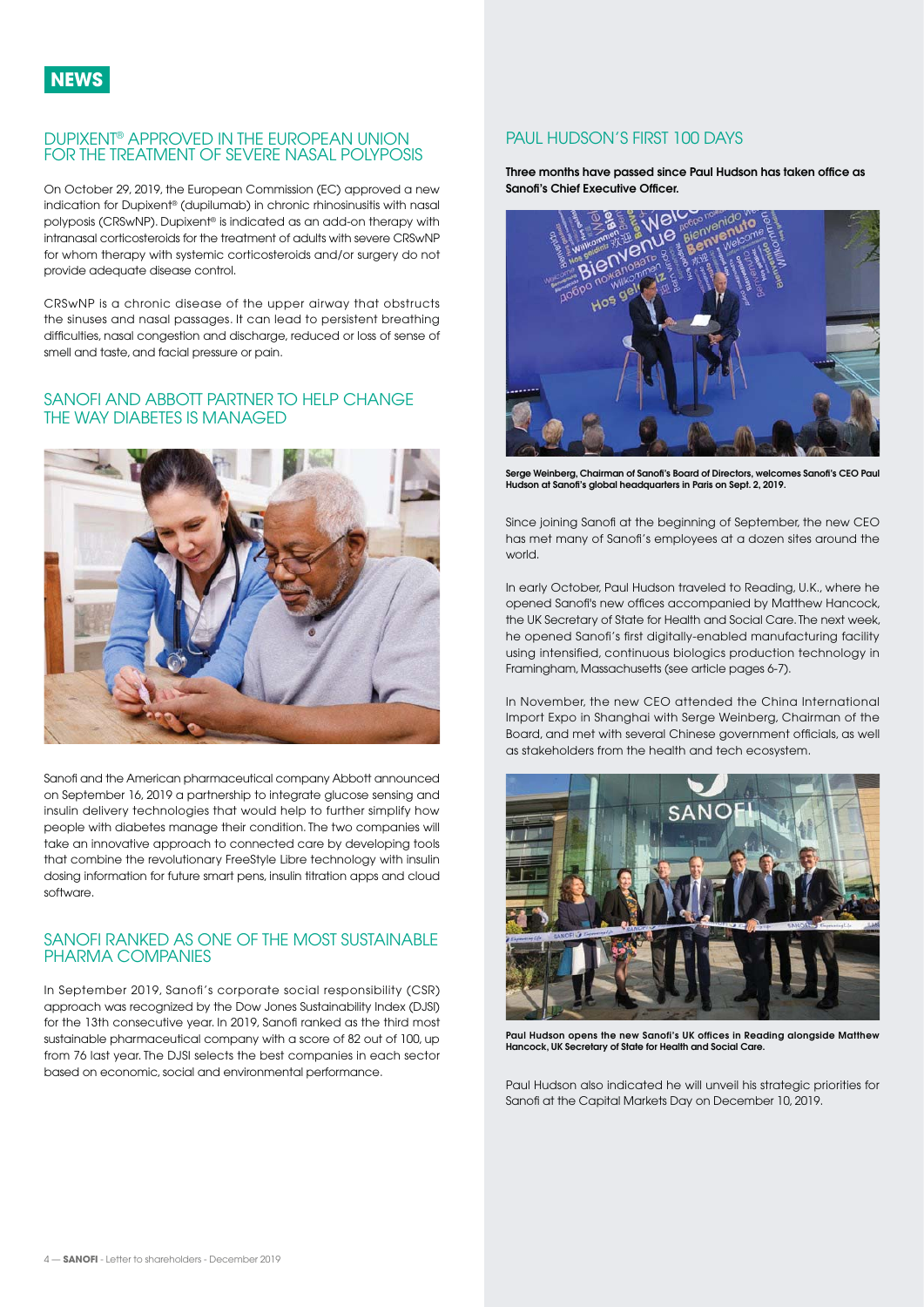# THE INDIVIDUAL SHAREHOLDERS COMMITTEE MEETS WITH THE SANOFI ESPOIR FOUNDATION

On September 20, 2019, members of the Individual Shareholders Committee (ISC) met with Valérie Faillat, head of the Sanofi Espoir Foundation and Laurence Bollack, responsible for the communication at the Foundation.



This meeting was an opportunity for the shareholders of the ISC to discover the missions of the Sanofi Espoir Foundation. Created in October 2010 by Sanofi, this corporate foundation capitalizes on more than twenty years of national and international solidarity commitment.

With the vision of building a world where everyone has a chance to be born and live in good health, the Foundation aims to reduce health inequalities by identifying them throughout the lifetime of those who are most at risk. And especially during the high-impact events that mark people for the rest of their lives as the prenatal stage, then in childhood and later during periods of extreme social vulnerability due to conflicts, migration, isolation, and more. The Foundation has thus defined three priority groups – children, women and families.

# **4 action tracks**

**ACTING:** delivering immediate health solutions and direct access to care

**REINFORCING:** training, information and raising awareness

**INNOVATING:** accelerating innovation

**CATALYZING:** engaging with and uniting actors

## MY CHILD MATTERS

An initiative of the Sanofi Espoir Foundation, the My Child Matters program aims to give all children access to diagnosis and treatment. It acts as a catalyst in the care of children with cancer in developing countries, in particular by providing financial support and expertise in respect of the specificities of each country.

For 14 years, My Child Matters has delivered 58 projects in 42 countries, cared for about 85,000 children and trained 25,000 health professionals.

**My Child Matters: 2021 targets 100,000** children with cancer will have been taken care of **30,000**  health professionals

will have been trained

## A NEW ROADMAP

The Sanofi Espoir Foundation has adopted a new three-year roadmap for the 2019-2021 period, with new ambitions around three main axes.

**In France,** the Sanofi Espoir Foundation aspires to become the leading catalyst in the fight against vulnerabilities, by bringing together a hundred or so actors with a global approach.

**Internationally,** in the fight against childhood cancers in low- and middle-income countries: the Foundation's goal is to increase the number of children receiving treatment in the My Child Matters program. The Foundation has also announced support for 24 new pediatric cancer projects.

**For maternal and neonatal health:** the Foundation will give precedence to a new approach based on field work, and refocus its action on the two countries, Senegal and Benin.

# Triennial b**udget 2019-2021**  increase over 2015-2018, to reach **+40%**

**€21** million

For more information about the Sanofi Espoir Foundation's activities: **[http://fondation-sanofi-espoir.com/](http://fondation-sano%EF%AC%81-espoir.com/)**

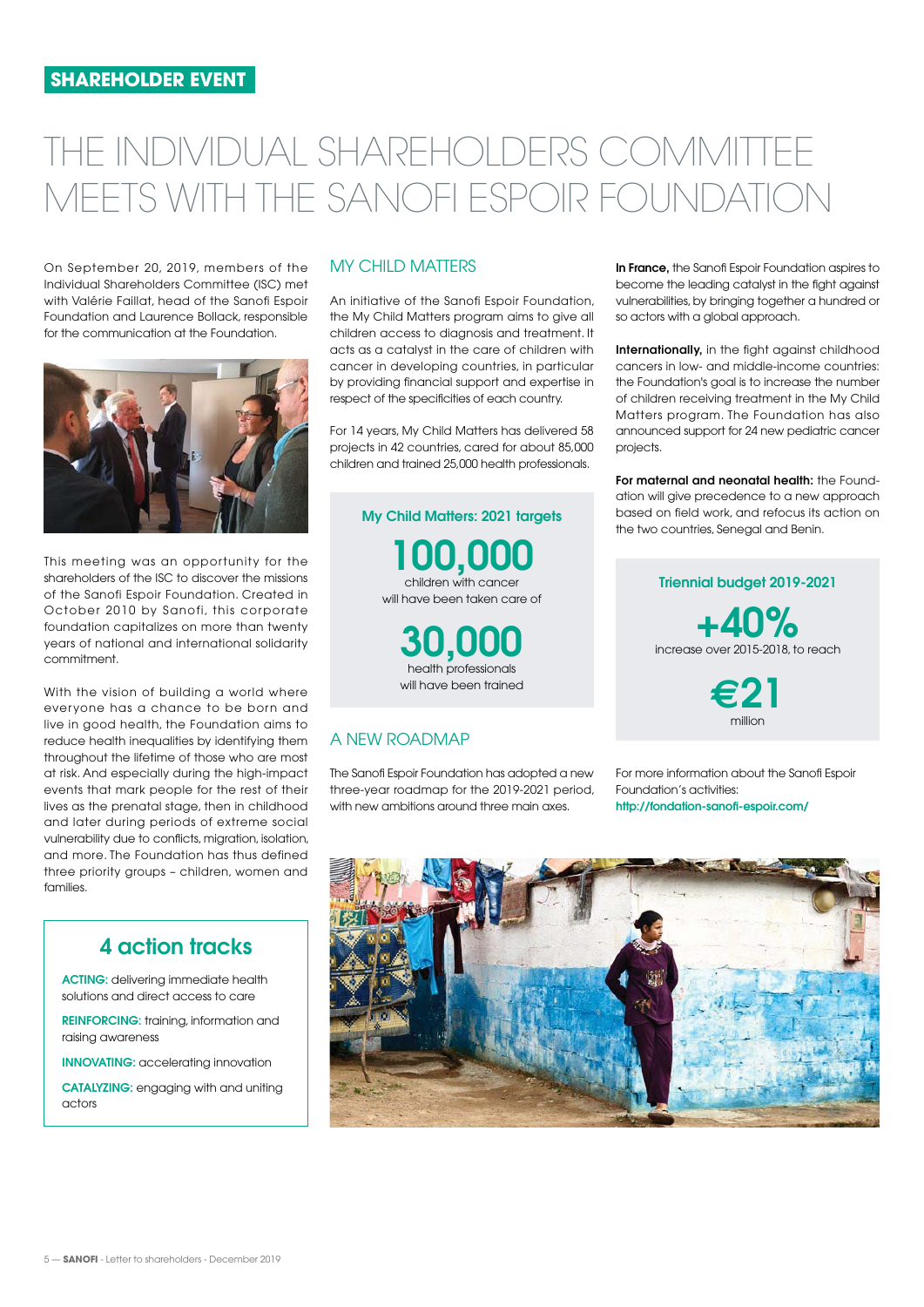# <span id="page-5-0"></span>SANOFI OPENS ITS FIRST DIGITAL FACTORY

Sanofi opens its first digitally-enabled, continuous manufacturing facility; ushers in next generation of biotech manufacturing.



Sanofi celebrated on October 15, 2019 the opening of its new digital manufacturing facility in Framingham, Massachusetts, marking one of the world's first digital facilities using intensified, continuous biologics production technology.

The new facility features leading-edge technology that connects the production process with research and development, paving the way for improved commercialization of important new medicines for patients. It will produce biologic medicines from the Sanofi Genzyme portfolio (Specialty Care).

The new facility is 80 times more productive and has the potential to make medicines for two times the amount of patients per year than a traditional factory.

This facility accelerates the recent transformation of Sanofi's Industrial Affairs organization to focus on biologics-based therapies, in line with the transformation of the company's R&D pipeline.

#### A REDUCED ENVIRONMENTAL FOOTPRINT

The factory's environmental fooprint is also significantly reduced. The transition to single-use technologies that replace the large scale fixed stainless steel equipment reduces the need to clean equipment with water, chemicals, and solvents.

### A FACILITY DEDICATED TO **BIOLOGICS**

Biologics –such as antibodies, proteins or enzymes– are large molecules, often 200 to

1,000 times the size of "classical" small molecules used in chemical drugs. They are engineered by nature or by scientists and can only be made using living cells.

Widely used in vaccines, these molecules have given hope to people with rare genetic diseases, with the enzyme replacement therapy pioneered by Sanofi Genzyme at the beginning  $\overline{C}$  of the 1980s.

Currently, more than a half of its Research and Development pipeline is composed of biologics and Sanofi's ambition is to reach 70% over the next five to 10 years.

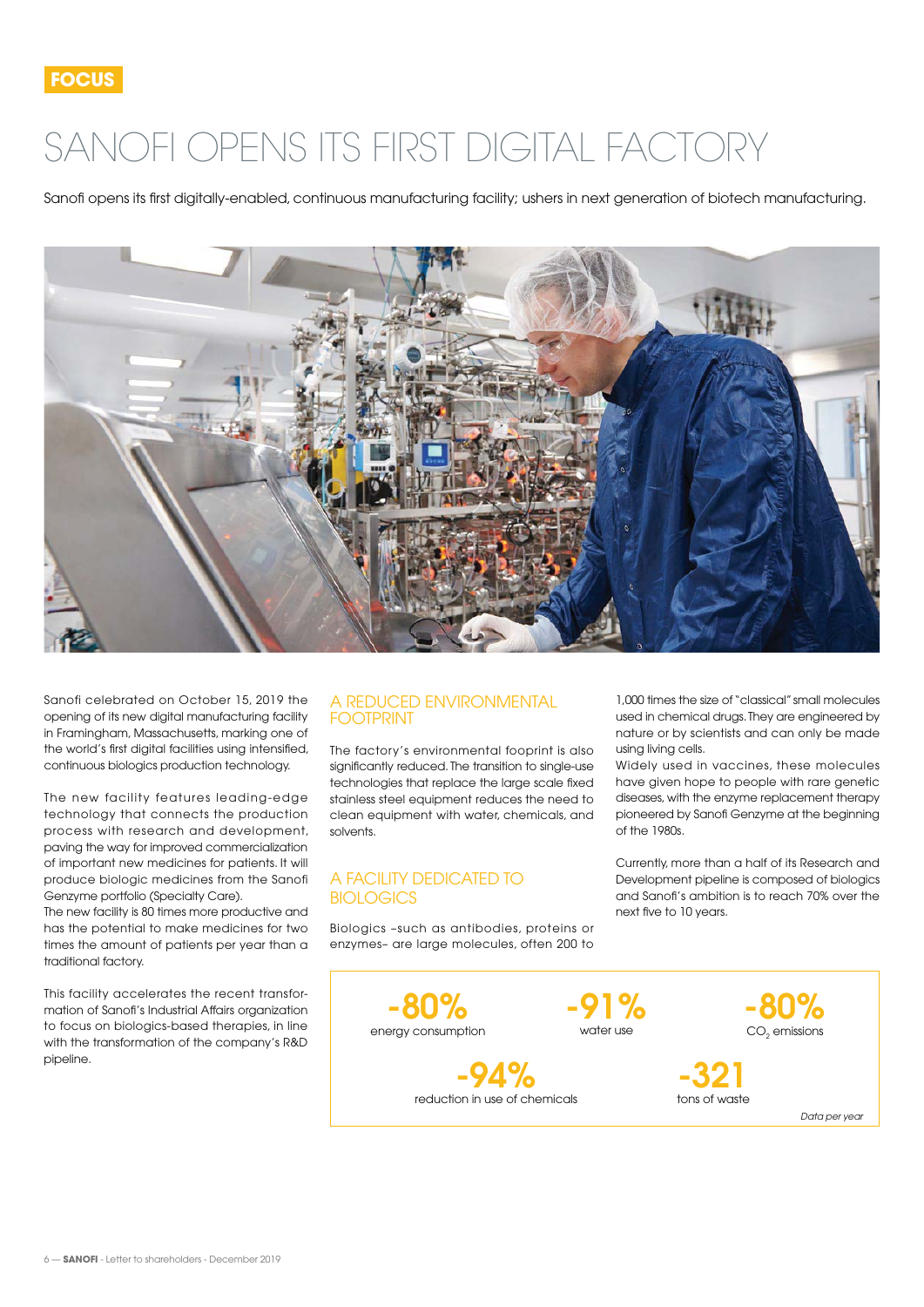#### ABOUT FRAMINGHAM

The Framingham digital bio-manufacturing facility is part of Sanofi's integrated, cross-functional biologics hub in Framingham, Massachusetts. A critical global hub for more than 30 years, the campus offers co-location of all the infrastructure and activities required to speed the delivery of innovative new therapies to patients, from early stage research and process development through clinical and commercial manufacturing, including the key enabling functions of quality control and compliance, regulatory, engineering, supply chain, and learning and development.

The co-location of these critical functions allows for seamless, end-to-end product and process design and manufacturing and provides leadingedge development opportunities for our employees.



# **INTERVIEW**

## **3 QUESTIONS TO PHILIPPE LUSCAN, EXECUTIVE-VICE-PRESIDENT, GLOBAL INDUSTRIAL AFFAIRS**



#### **YOU HAVE JUST OPENED A NEW FACTORY IN FRAMINGHAM. WHAT MAKES THIS FACILITY SO SPECIAL?**

Our brand new Framingham facility is one of the world's first digitally enabled manufacturing facilities to use continuous biologics production technology. It puts us at the leading edge of bio-manufacturing. The whole industrial process is digitalized, paperless, and allows us to produce more medicines in a smaller environmental footprint versus traditional manufacturing facilities.

We are proud to celebrate the Framingham facility as a concrete illustration of our ambition to make the factory of the future a reality. This also takes us a step further in our quest to become a world leader in biologics production.

#### **CAN YOU TELL US MORE ABOUT THESE DIGITAL TECHNOLOGIES IMPLEMENTED IN THIS FACILITY?**

The facility is fully digitally powered from end to end and uses millions of data captured by sensors throughout the facility to continually optimize our manufacturing excellence.

As a result of automated data capture, we have real time access to production data from anywhere in the world, while a "digital twin" allows site managers to make adjustments on the go and simulate manufacturing process changes. We also use the digital twin as a training tool where operators, managers, and supervisors can interact with the process, the equipment, and the software in this virtual environment before they do so in the live environment.

The technology in this site allows us to get an even more accurate picture of what's going on in the manufacturing process. The "Smart Quality" technology allows us to monitor the whole process and conduct completely digital batch record reviews to ensure the highest quality for our products, and the real time data-driven supply chain tool enables us to digitize forecast, allowing us to adapt our production and optimize stocks and logistics.

#### **WILL THESE TECHNICAL ADVANCES BE DEPLOYED TO THE ENTIRE SANOFI INDUSTRIAL NETWORK?**

Technically speaking, it is the most advanced of the six pilot sites that we selected to test digital technologies. What we achieved here paves the way for the transformation of our global industrial network in which we have invested €1 billion every year over the last five years. Our objective is to roll the digital transformation out globally within the next three to five years.